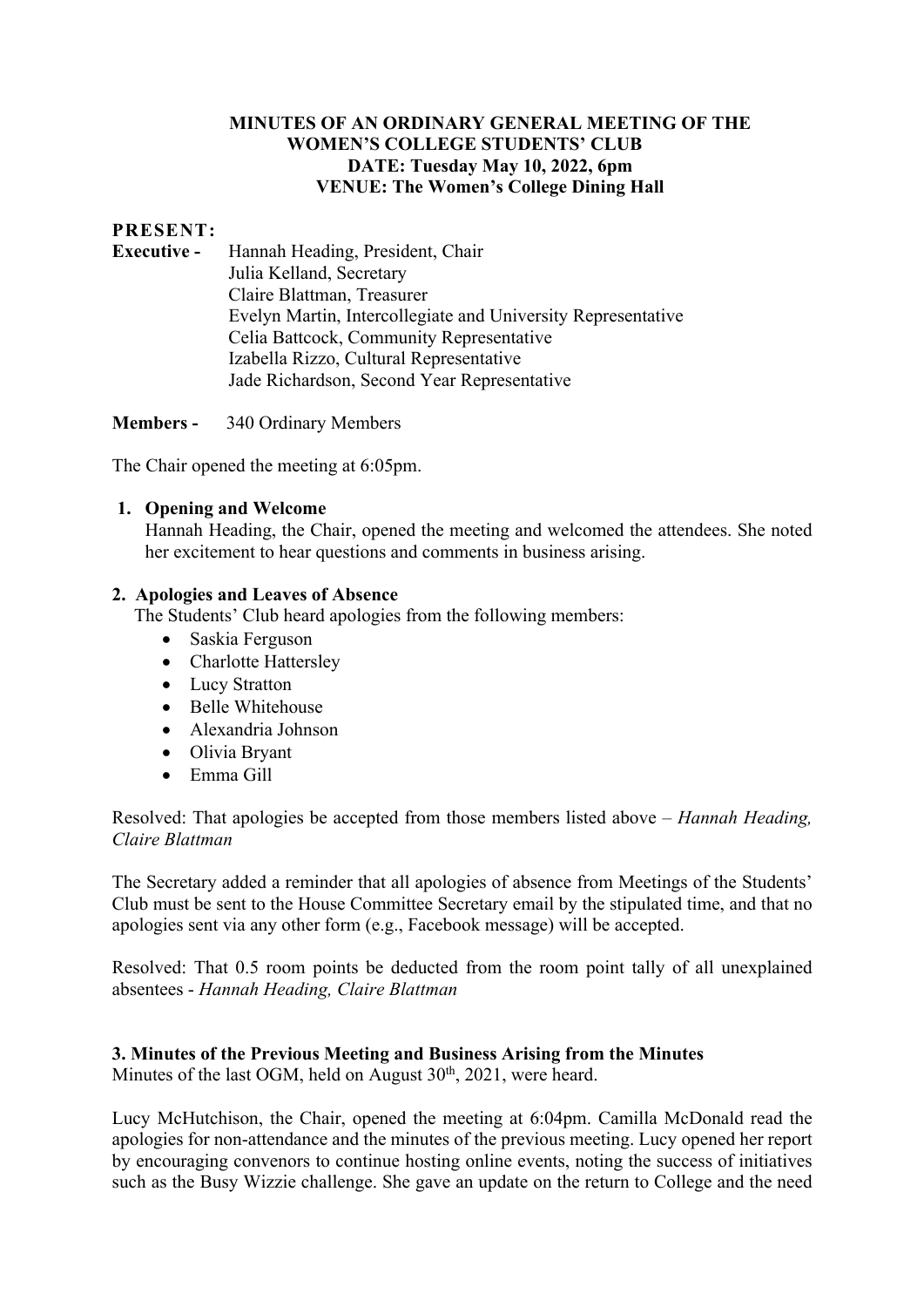to comply with government and NSW Health restrictions throughout this process. Lucy concluded with a note about Formal being held in early December, and a reminder that the House Committee election process was beginning. Camilla McDonald ran through the House Committee election process and invited the House Committee members to describe their positions, concluding with an encouragement for all eligible students to apply. Eve Gaha summarised the spending in the budget, noting there was significant capacity for increased spending. Eve noted that tentative events were still being budgeted for and called for suggestions as to events and other uses for leftover budget. The Students' Club voted to accept Camilla McDonald's motion to change the Room Allocation Process according to student feedback. The Executive Committee fielded a variety of questions from Ashleigh Lane, Alex Edwards, Molly Tuit, Gina Petrelis, Zoey Cocks and Sophie Adams about the proposed changes. With no business arising, Lucy declared the meeting closed at 6:56pm.

Resolved: That the minutes of the OGM held August  $30<sup>th</sup>$ ,  $2021$ , be confirmed as a true and accurate record of proceedings and that there is no business arising on the previous minutes – *Hannah Heading, Claire Blattman*

### **4. Reports of Executive Members**

#### **4.1 Report of the Senior Student**

Hannah opened her report with a thanks to those attending, noting attendance would be collected at the close of the OGM via a QR code. She then ran the Students' Club through the College cheers and added a comment about the expectation of effort and attendance at all Rosebowl and Palladian Events, Formal Dinner and all meetings of the Students' Club. Hannah gave an overview of events held this semester, including Welcome Week, the International Women's Day panel and 'Teach Us Consent' with Chanel Contos, various Sippers, and the recent Formal. She concluded her report with a reminder about voting for First Year and Sibyl Society representatives and applying for Resident Assistant and convenor positions. She emphasised the importance of commitment to College and informed the Students' Club that she is always available for a conversation.

Resolved: The report of the Senior Student be adopted – *Hannah Heading, Evelyn Martin*

#### **4.2 Report of the Secretary**

The Chair invited the Secretary to give her report. Julia opened her report with a congratulations to the current convenors for their events and successes in Rosebowl and Palladian this semester, reminding the members of the Students' Club to actively follow the Women's 2022 page, as well as read and contribute to the Dining Hall bulletin. She continued with an update about the structure of convenor responsibilities, and announced the final round of convenorships would be opening after the conclusion of the OGM. She concluded her report with a call for feedback on the 2022 Room Draw process, noting that the 2023 timeline and guidelines would be updated for the next OGM. Questions were heard from Sofia de Larrazabal and Gina Petrelis on difficulty of coordinating preferences with friends during the holidays, and the issue of exam and STUVAC stress in the previous system respectively.

Resolved: The report of the Secretary be adopted – *Hannah Heading, Jade Richardson*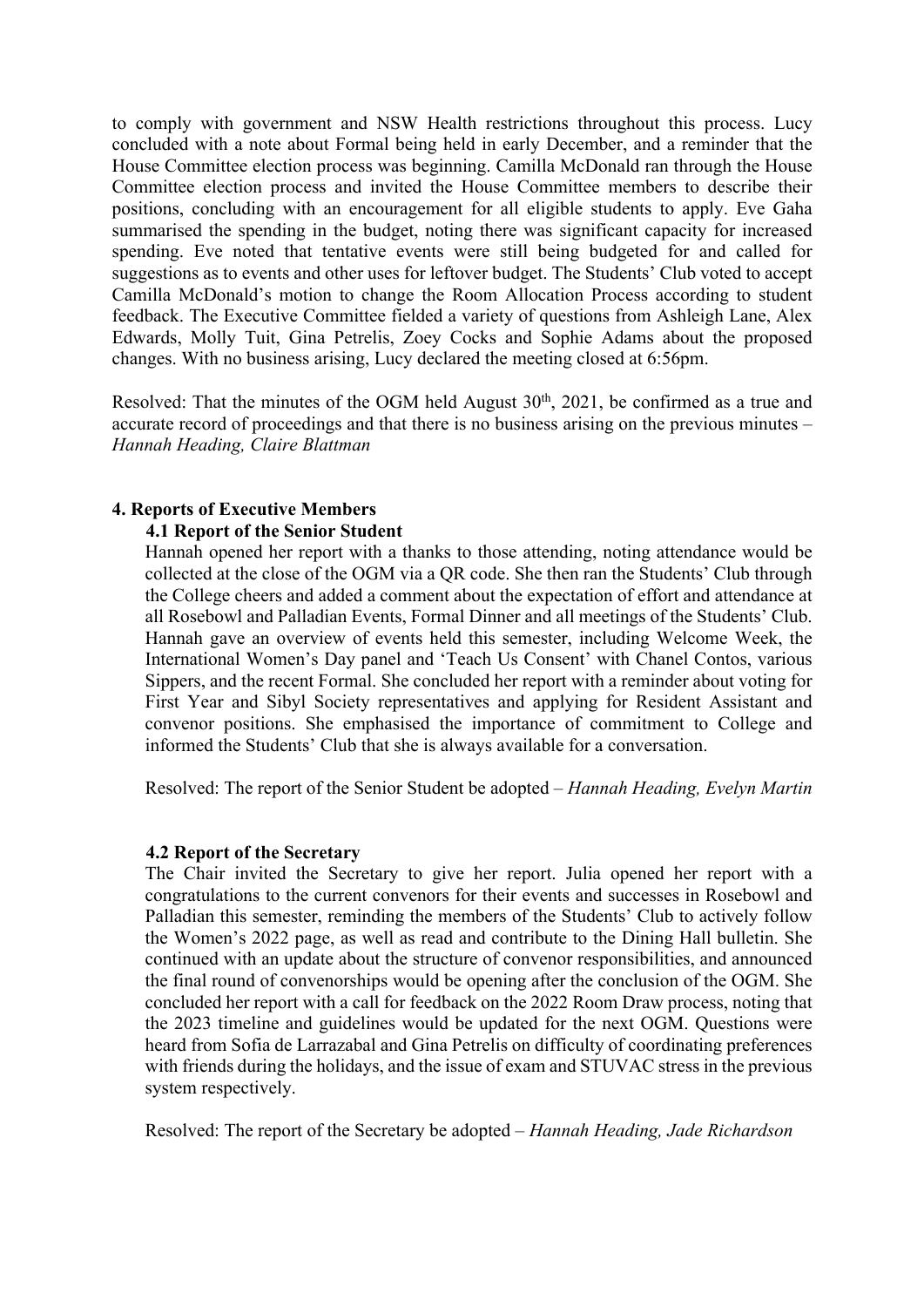### **4.3 Report of the Treasurer**

The Chair invited the Treasurer to give her report. Claire explained the breakdown fo Students' Club fees, and displayed the estimated and actual budgets for Welcome Week, Rosebowl, Palladian, social events, Formal, Spring Cocktail and miscellaneous spending. She noted there was still surplus leftover from COVID-19 affected budgets, and asked for recommendations on how to spend remaining funds.

Resolved: The report of the Treasurer be adopted – *Hannah Heading, Diva Wilson* 

# **4.4 Report of the Intercollegiate and University Representative**

The Chair invited the Intercollegiate and University Representative to give her report. Evelyn ran the Students' Club through the intercol dimension of Welcome Week, and highlighted key intercol events including Surreal Sounds, Carnivale, intercol brunches with Paul's and Sancta, Wine Cellar and the Senior's Dail. She added a reminder about upcoming events, including John's x IVY Thursday, charity TRL with John's, INVADES race day and State of Origin events, and Semester 2 'Silly Season' events. She reiterated Hannah's encouragement to increase involvement and attendance, noting that members should manage their time around College events to 'get out what they put in'. Evelyn concluded her report with a university update, emphasising the importance of being considerate of others during the current exam and STUVAC periods, adding a reminder that the intercol community is founded on respect, with any disrespect towards other Colleges taken very seriously by the House Committee.

Resolved: The report of the Intercollegiate/University Representative be adopted – *Hannah Heading, Izabella Rizzo*

### **4.5 Report of the Community Representative**

The Chair invited the Community Representative to give her report. Celia noted it had been a busy semester of community events. She highlighted the Cake Auction, which was held in person for the first time in three years, and Walk for WAGEC with Sancta. She noted that these two events raised over \$7000 for WAGEC between them. She also noted the success of the blood donation drives and encouraged members to sign up for the upcoming drive in late May. She concluded her report with a reminder about the upcoming Settlement Event, and Country Sippers.

Resolved: The report of the Community Representative be adopted – *Hannah Heading, Olivia Harlamb*

### **4.6 Report of the Sports Representative**

The Chair invited the Intercollegiate and University Representative to give a report on behalf of the Sports Representative. Evelyn noted on Gabriella's behalf our placings of third, third and first in Netball, Swimming and Diving respectively, with Rowing postponed and Hockey taking place this week. She also noted the success of Wings4Life, with over 70 registrations making Women's the most represented College team, and of intramural TRL and futsal. She encouraged attendance at the upcoming Hockey games and the Drew's Rugby 7s Gala Day this Sunday. She concluded the report with a reminder about participation, and to follow the twcspirit Instagram.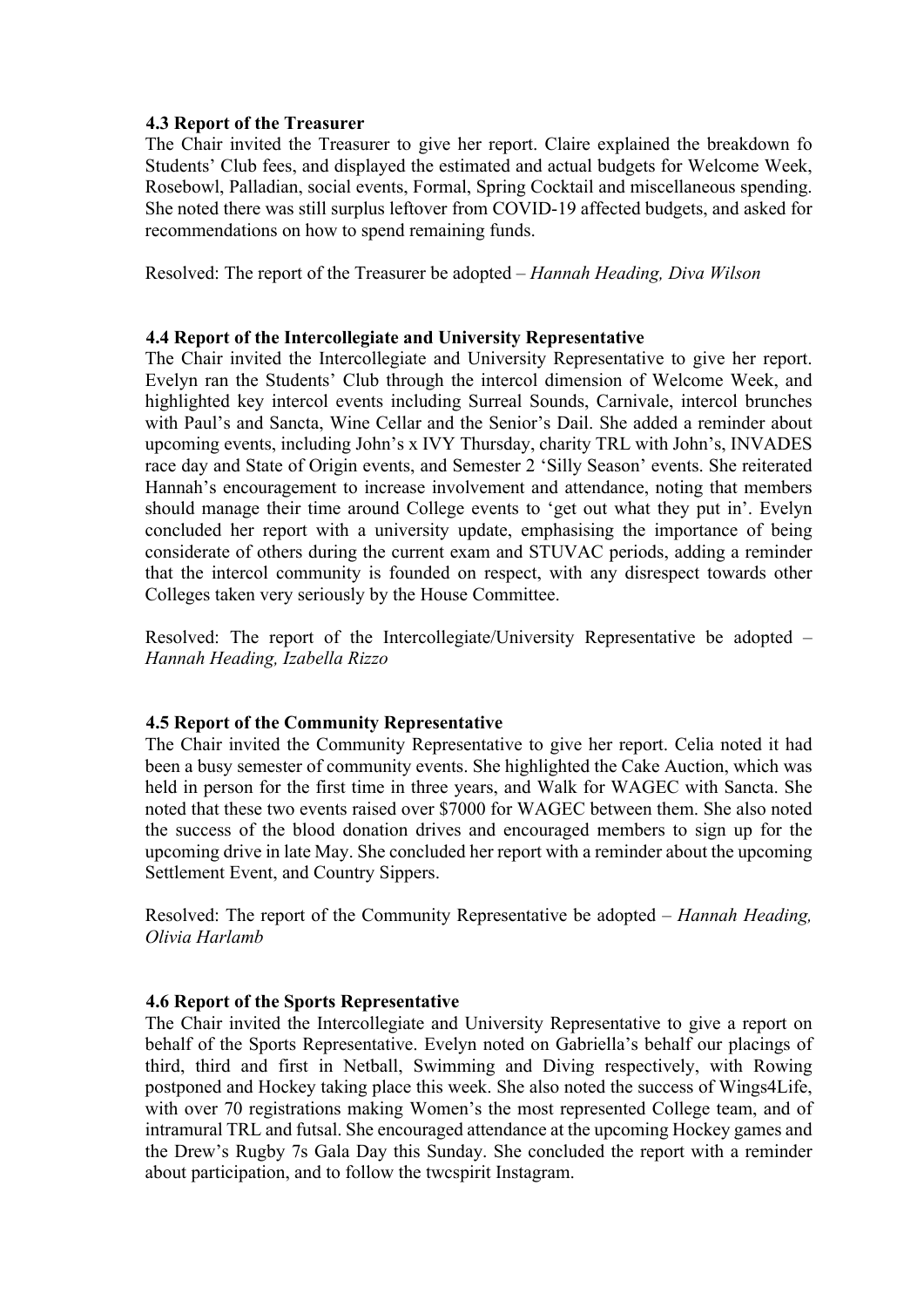Resolved: The report of the Sports Representative be adopted – *Hannah Heading, Celia Battcock*

# **4.7 Report of the Cultural Representative**

The Chair invited the Cultural Representative to give her report. Izabella opened her report with a recap of Palladian events, congratulating the participants and convenors of solo instrumental, vocal and drama, as well as oration and dance. She highlighted the success of the recent Shakespeare on the Grass event, adding her thanks to cast, crew and convenors Sophie Newby and Ella Hammond. She also thanked the Formal Dinner performers this semester and encouraged members to perform, adding a reminder that performances do not need to be of a musical nature. She concluded her report with a comment on her excitement about the independence of the Women's cultural calendar and the success of new, Women's initiatives. This led her to announce a new cultural event in Semester 2, being the Women's Film Festival in late September.

Resolved: The report of the Cultural Representative be adopted – *Hannah Heading, Holly Heading*

# **4.8 Report of the Year Representatives**

The Chair invited the Second Year Representative to give her report, and a report on behalf of the Third Year Representative. Jade gave Lauren's report on the Senior's Event at El Camino and the organisation of Senior's tracksuit pant merchandise, and Assassins week, congratulating Lana Oppenheim for winning the competition. Jade then gave her report, congratulating the Sophomores for their strong representation and performance in convenorship positions this semester. She also added a note about the Sophomore merchandise jumper. She concluded her report by highlighting the successes of the Frecond Year Event and Buddies Dinner, as well as the Wellbeing Convenors.

Resolved: The reports of the Year Representatives be adopted – *Hannah Heading, Julia Kelland*

### **6. Business Arising**

The Chair noted there were no further agenda items submitted and asked the Students' Club whether there was any business arising.

### **6.1 Spelling of 'Sibyl'**

Celia Battcock noted to the Students' Club that 'Sibyl' was often spelled incorrectly ('Sybil') and reiterated the correct spelling of the word.

### **6.2 University of Sydney staff strike**

Isabella Sandy asked the House Committee if they had information about the staff strike taking place on 11-12 May at the University. Hannah noted there would be a picket line on Western and Carillon Avenue as well as at other entrances to the University, and that due to the strikes classes will be disrupted or cancelled, noting that anyone who attempts to cross the picket line may be met with hostility. Kailey Ross asked about compulsory attendance and crossing the picket line. Hannah suggested avoiding Western Avenue by walking through the Nanoscience Hub onto Physics Road and taking a friend if members needed to cross the picket line. She also recommended members explain to protestors that